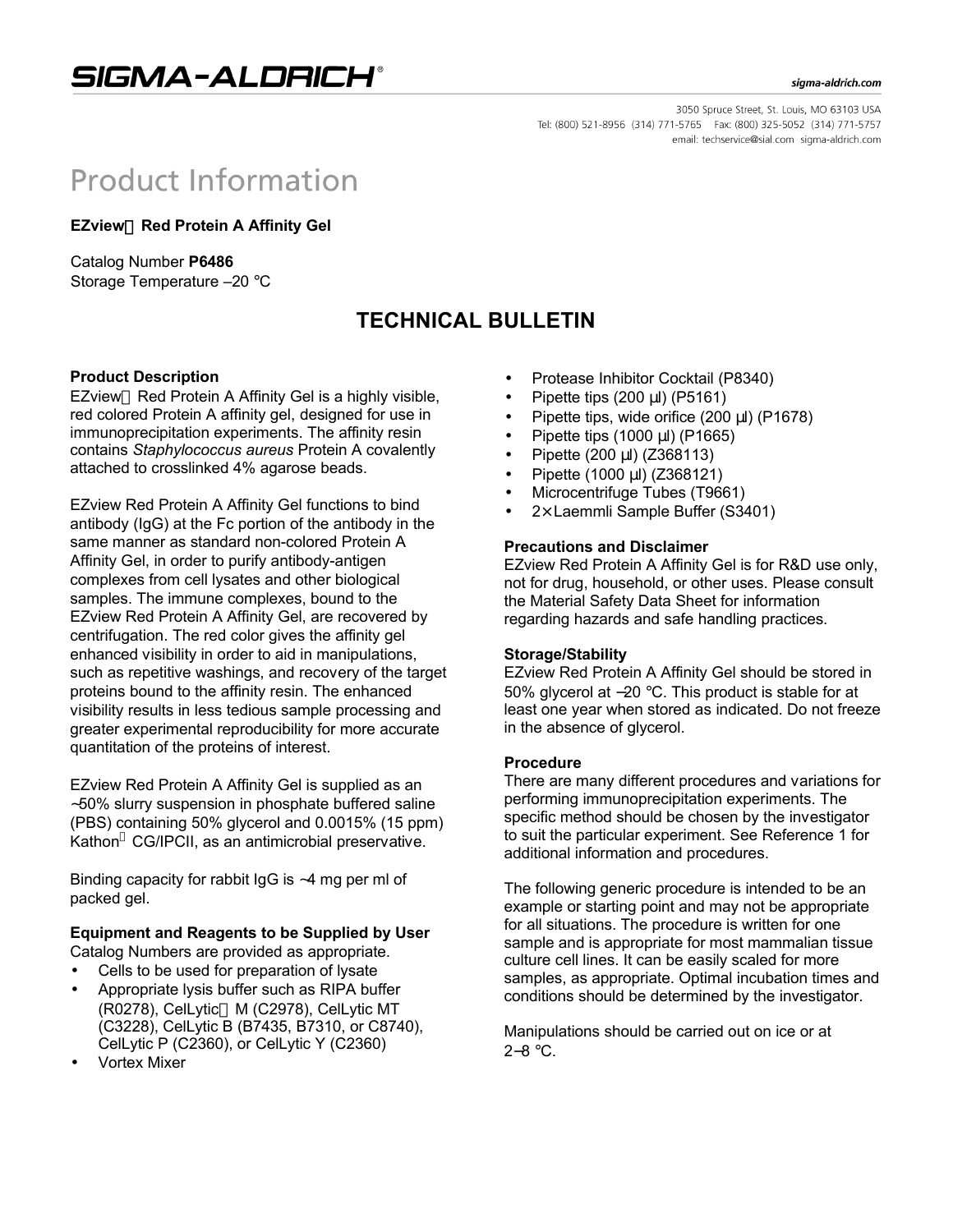Immunoprecipitation procedure

- 1. Prepare cell lysate using ice-cold RIPA buffer (R0278) or other suitable lysis buffer. For most mammalian cells, 1–5 × 10<sup>7</sup> cells can be easily lysed in 1 ml of RIPA lysis buffer. Include an appropriate protease inhibitor cocktail if desired. Transfer lysate to a 1.5 ml microcentrifuge tube.
- 2. Immediately centrifuge lysate for 10 minutes at  $8,200 \times g$  in a microcentrifuge (10,000 rpm in an Eppendorf 5415C microcentrifuge) at 2−8 °C to pellet cell debris. Carefully transfer clear supernatant into a clean microcentrifuge tube on ice.
- 3. Add 1−10 μl of an appropriate dilution of antibody to 0.1−1.0 ml of lysate sample. The amount of antibody to add may be determined from the antibody product data specifications, or may be determined by standard titration methods. Vortex briefly and incubate with thorough, gentle mixing for 1 hour at 2−8 °C to allow antibody-antigen complexes to form.
- 4. Carefully mix EZview Red Protein A Affinity Gel beads until completely and uniformly suspended. Aliquot 20−50 μl of the 50% slurry into a clean 1.5 ml microcentrifuge tube on ice. To dispense beads, use a wide orifice pipette tip or cut ∼1 mm off the tip of a regular pipette tip, to enlarge the opening and allow unrestricted flow of the bead suspension.
- 5. Wash/equilibrate beads in lysis buffer. Add 750 μl of lysis buffer to the tube, vortex, and centrifuge in microcentrifuge for 30 seconds at  $8,200 \times g$ . Carefully remove the supernatant with a pipette (or carefully aspirate supernatant) and set tube with the bead pellet on ice.
- 6. Repeat wash as above. After removing supernatant, set washed bead pellet on ice.
- 7. Briefly centrifuge the tube of lysate plus antibody from step 3 for several seconds at  $8,200 \times g$  to collect all the liquid to the bottom part of the microcentrifuge tube. Carefully remove all of the lysate with a 1 ml pipette and transfer into the tube of washed EZview Red Protein A Affinity Gel beads from step 6.

Vortex briefly and incubate with thorough, gentle mixing for 1 hour at 2−8 °C to allow antibodyantigen complexes to bind to the Protein A on the EZview Red Protein A Affinity Gel beads.

- 8. Centrifuge in a microcentrifuge for 30 seconds at  $8,200 \times g$ . Set on ice. Aspirate supernatant carefully (or remove with a pipette) and set tube with the bead pellet on ice.
- 9. Wash bead pellet by adding 750 μl of lysis buffer. Vortex briefly and incubate with thorough, gentle mixing at 2−8 °C for 5 minutes. Centrifuge in microcentrifuge for 30 seconds at  $8.200 \times a$ . Aspirate supernatant carefully (or remove with a pipette) and set tube with the bead pellet on ice.
- 10. Repeat washes two more times as in step 9. After removing the final wash supernatant, the bound antigen can be eluted and analyzed as desired (see Analysis of Results).

### **Analysis of Results**

#### SDS-PAGE analysis

To elute antibody-antigen complexes for SDS-PAGE analysis, add 25 μl of lysis buffer to each tube, vortex briefly, then add 25  $\mu$ l of 2× sample buffer. Vortex briefly. Boil samples 5 minutes, vortex, and centrifuge 30 seconds at 8,200  $\times$  *g* in microcentrifuge to pellet EZview Red Protein A Affinity Gel beads. Freeze samples for storage, if not used immediately. Run 10−20 μl of supernatant on a denaturing SDS/PAGE gel. Perform subsequent analysis by staining, autoradiography, or immunoblotting, as desired.

Note: For analysis using non-denaturing SDS/PAGE, use a sample buffer without denaturants such as 2-mercaptoethanol or dithiothreitol.

#### Enzyme assays

Enzyme assays, such as kinase assays, may be performed by adding assay mixture and substrate directly into the sample tube. The bead pellet first should be equilibrated in assay buffer by pre-washing in assay buffer before the assay.

#### **Controls**

Perform incubations with non-relevant antibody or do blocking with specific peptide antigen(s) as specificity controls. Include a control sample without antibody to determine non-specific protein binding, if desired.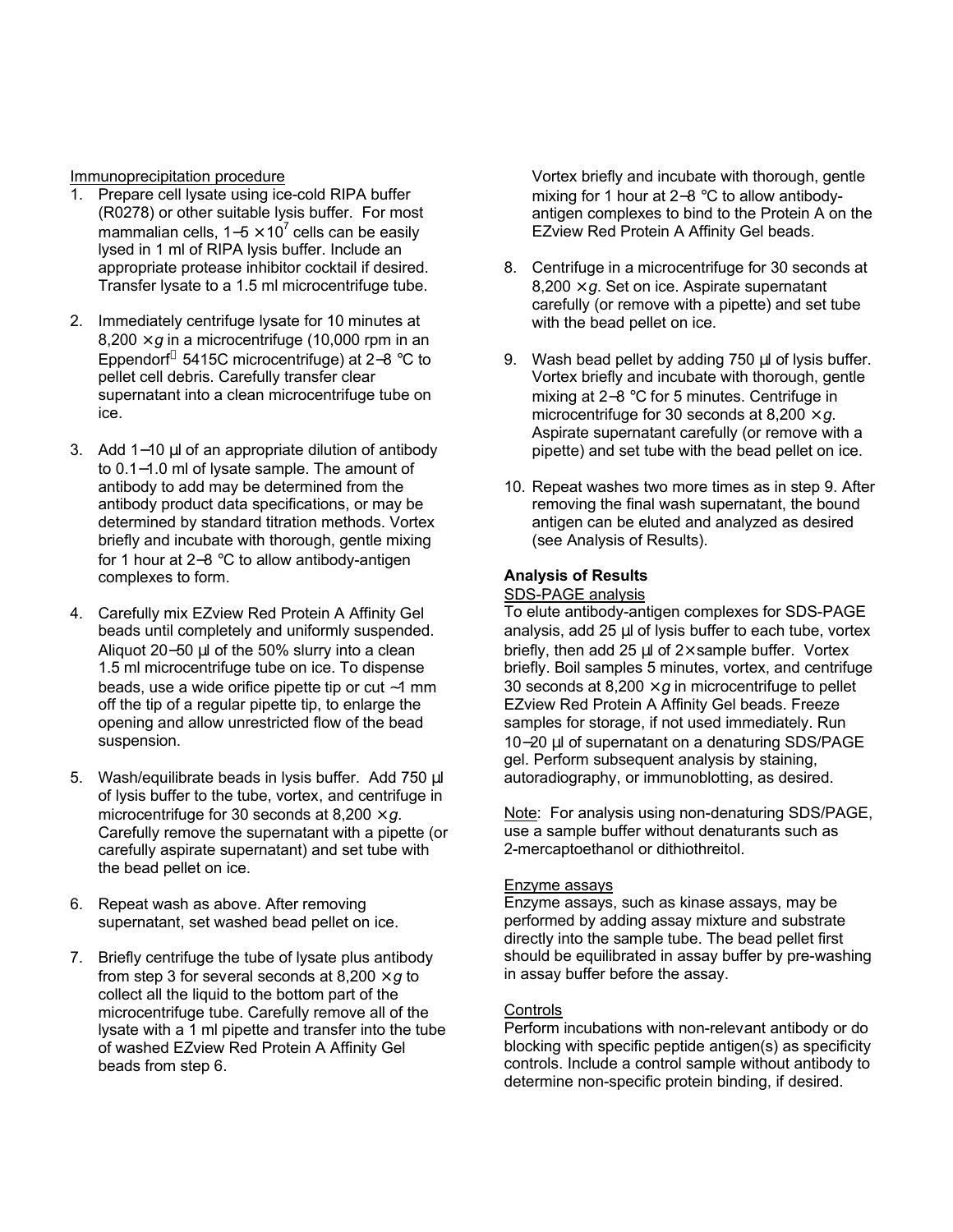## **Troubleshooting Guide**

Because of the enhanced visibility of the affinity resin beads, it is easy to see if beads are accidentally removed during wash steps. If this happens, simply put the wash supernatant back into the tube and repeat the centrifugation step to pellet the resin again.

| Problem                    | <b>Possible Cause</b>                                                                            | <b>Solution</b>                                                                                                                                                                                                                                                                                                                                                          |
|----------------------------|--------------------------------------------------------------------------------------------------|--------------------------------------------------------------------------------------------------------------------------------------------------------------------------------------------------------------------------------------------------------------------------------------------------------------------------------------------------------------------------|
| No signal is<br>observed.  | Specific antibody is not capable<br>of immunoprecipitation.                                      | Try a different antibody. Not every antibody, especially<br>a monoclonal antibody, can be used for<br>immunoprecipitation.<br>Add a bridging antibody (from a class or species with<br>higher affinity for Protein A) which is reactive with the<br>primary antibody.                                                                                                    |
|                            | Antigen of interest is not present<br>in the sample.                                             | • Verify that the sample contains the antigen of interest by<br>immunoblot or dot blot analyses.<br>• Prepare fresh lysates. Avoid using frozen lysates.<br>Use appropriate protease inhibitors in sample or<br>increase their concentration to prevent degradation of<br>protein antigens.                                                                              |
|                            | Washes are too stringent.                                                                        | • Reduce the number of washes.<br>Avoid adding high concentrations of NaCl to the mixture.<br>• Use solutions that contain less or no detergent.                                                                                                                                                                                                                         |
|                            | Incubation times are inadequate.                                                                 | Increase the incubation times with the affinity resin (from<br>$\bullet$<br>several hours to overnight).                                                                                                                                                                                                                                                                 |
|                            | Interfering substance is present<br>in sample.                                                   | Lysates containing dithiothreitol (DTT),<br>$\bullet$<br>2-mercaptoethanol, or other reducing agents may<br>destroy antibody function and must be avoided.<br>Excessive detergent concentrations can interfere with<br>the protein binding interactions. Try diluting the lysate<br>with buffer prior to immunoprecipitation.                                            |
|                            | Detection system is inadequate.                                                                  | If Western blotting detection is used:<br>• Check primary and secondary antibodies using proper<br>controls to confirm binding and reactivity.<br>• Verify that the transfer was adequate by staining the<br>membrane with Ponceau S solution.<br>• Use fresh detection substrate or try a different detection<br>system.                                                |
| Background is too<br>high. | Proteins bind non-specifically to<br>Protein A, the resin beads, or the<br>microcentrifuge tube. | • Pre-clear the sample once or several times before<br>adding antibody by preincubation with EZview Red<br>Protein A Affinity gel to remove non-specific binding<br>proteins.<br>• After suspending beads for the final wash, transfer the<br>entire sample to a clean microcentrifuge tube before<br>centrifugation.                                                    |
|                            | Washes are insufficient.                                                                         | Increase the number of washes.<br>Increase the duration of the washes, incubating each<br>wash for at least 15 minutes.<br>• Increase the salt and/or detergent concentrations in the<br>washing solutions.<br>• Centrifuge at lower speed to avoid non-specific trapping<br>of lysate proteins during the initial centrifugation of the<br>Protein A/antigen complexes. |